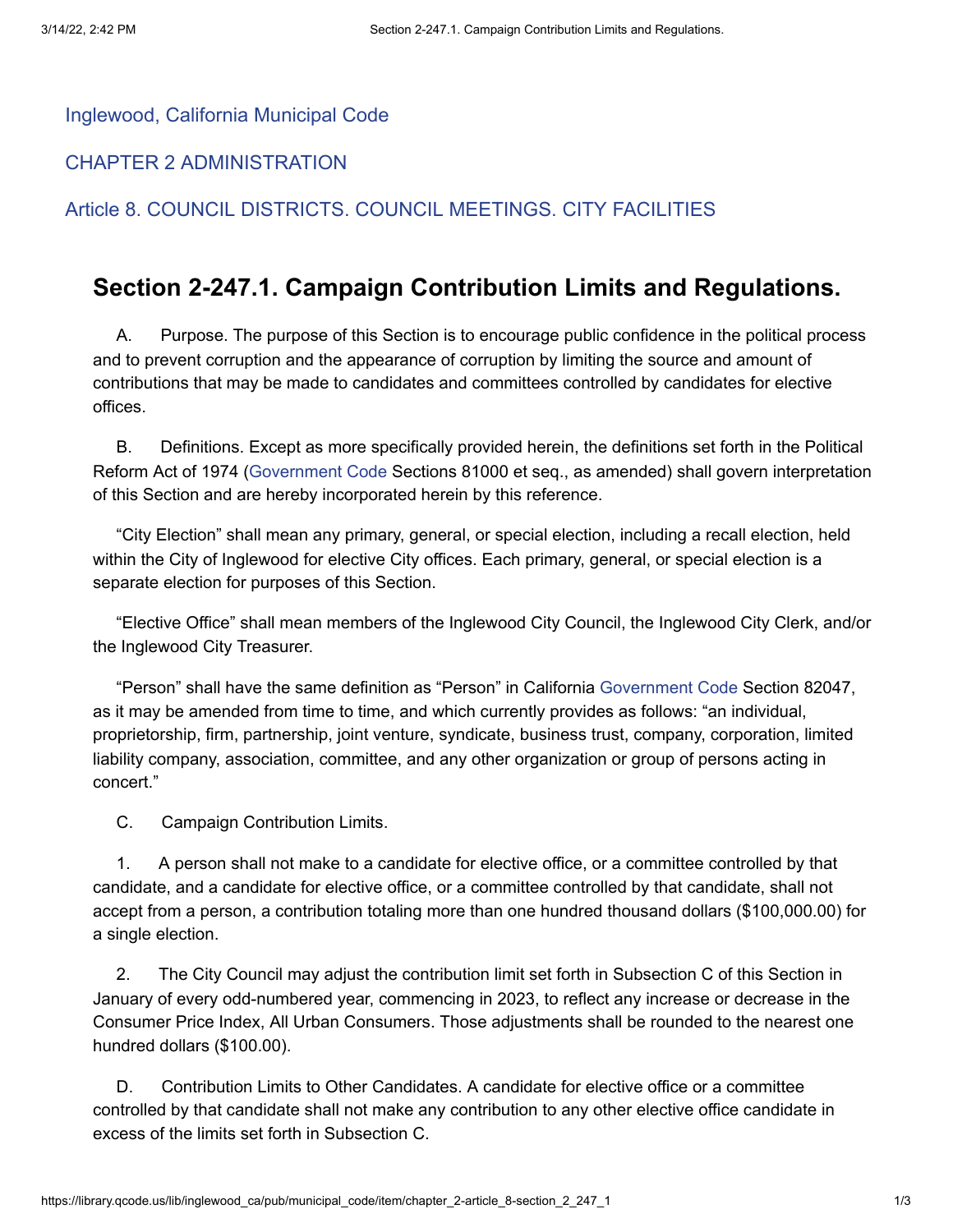E. Limits on Transfers of Contributions. A candidate for elective office may transfer campaign funds from one controlled committee to a controlled committee for elective office of the same candidate. Contributions transferred shall be attributed to specific contributors using a "last in, first out" or "first in, first out" accounting method, and these attributed contributions when aggregated with all other contributions from the same contributor shall not exceed the limits set forth in Subsection C.

F. Limitations on Campaign Loans.

1. The provisions of this Subsection F regarding loans apply to extensions of credit, but do not apply to loans made to a candidate for elective office by a commercial lending institution in the lender's regular course of business on terms available to members of the general public for which the candidate is personally liable.

2. Notwithstanding Subsection (F)(1), a candidate for elective office shall not personally loan to the candidate's campaign, including the proceeds of a loan obtained by the candidate from a commercial lending institution, an amount, the outstanding balance of which exceeds one hundred thousand dollars (\$100,000.00). A candidate for elective office shall not charge interest on any loan the candidate made to the candidate's campaign.

G. Contributions After Election. A contribution for an election may be accepted by a candidate for elective office after the date of the election only to the extent that the contribution does not exceed net debts outstanding from the election, and the contribution does not otherwise exceed the applicable contribution limit for that election in accordance with Subsection C.

H. Limits on Carry-Over of Contributions. Notwithstanding Subsection E, a candidate for elective office may carry over contributions raised in connection with one election for elective office to pay campaign expenditures incurred in connection with a subsequent election for the same elective office.

I. Contributions Before an Election. A candidate for elective office may raise contributions for a general election before the primary election, and for a special general election before a special primary election, for the same elective office if the candidate sets aside these contributions and uses these contributions for the general election or special general election. If the candidate for elective office is defeated in the primary election or special general election, or otherwise withdraws from the general election or special general election, the general election or special general election funds shall be refunded to the contributors on a pro rata basis less any expenses associated with the raising and administration of general election or special general election contributions. Candidates for elective office may establish separate campaign contribution accounts for the primary and general elections or special primary and special general elections.

**(Ord. 21-02 11-24-20)**

## **Contact:**